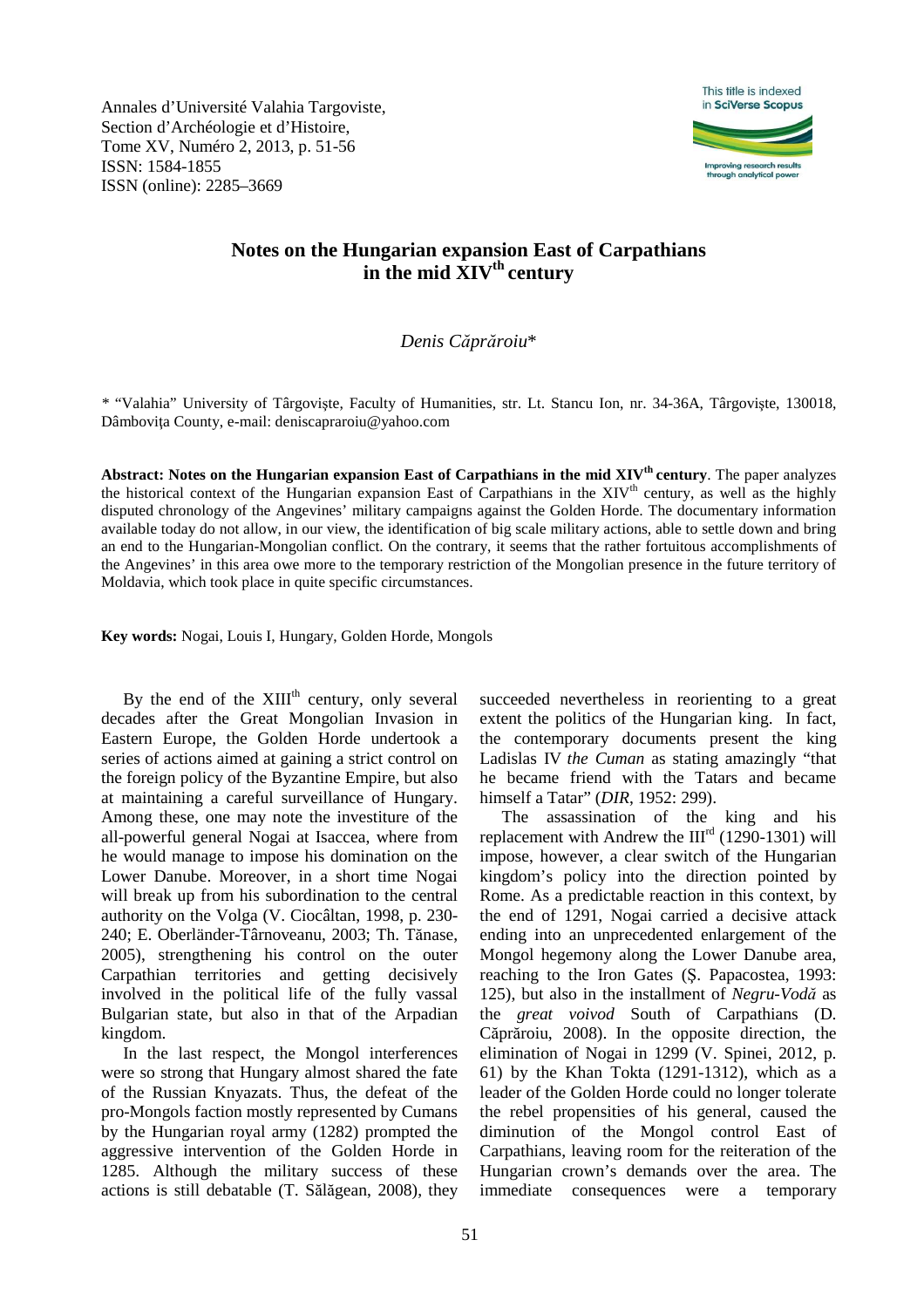reactivation of the *Cuman Diocese* and especially the *founding* of Moldavia.

Subsequently, under the rule of Khan Özbek (1313-1342), the Golden Horde returned in force in the area. In what the Eastern Carpathian space is concerned, the complete control of the Golden Horde even in the early years of Özbek's presence on the Sarai throne is proven by the letter of Pope Clement V, dated to February 1, 1314 and addressed to "Universis Christi fidelibus, per regnum Hungariae constitutes". In fact, the Pontiff was giving his assurance that he would provide absolution of all sins to those who would die as Catholics, given the context in which "Vos et ecclesiae Romanae fideles aliarum partium, regno Hungariae adiacentium, a Schismaticis, Tartaris, paganis aliisque permixtis infidelium nationibus impugnationes, depopulationes, captivitates, servitutes, ac carceres, et alias diversorum generum poenas et cruciatus multiplices patiamini…" (Hurmuzaki, 1887, p. 574-575).

Other strictly contemporary information emphasizes the fact that at the beginning of the third decade of the  $XIV<sup>th</sup>$  century the entire outer Carpathian space was under the hegemony of the Golden Horde. Thus, according to an autobiographical note of the Serbian Tzar Stephen Duşan, to be found in the opening part of his *Zakonik*, in the army of Tzar Mikhail III Şişman involved at the Velbujd battle (1330) also participated, aside Bulgarians and Byzantins, "Basaraba Ivanko, the father in law of Tzar Alexander [John Alexander, the future Tzar of Bulgaria, 1331-1371], the Black Tatars, which lived in the neighborhood, the Yassy/*Alani* reign, and others ruling together with them" (G. Mihăilă, 1972, p. 274).

What is mentioned here is actually the coalition lead by Tatars which acted in the Carpathian-Balkan space in the interest of their local vassals, but especially in that of the Golden Horde (V. Achim, 2008, p. 275). In connection to the exceptional relevance of these historical circumstances, the reputed researcher V. Ciocîltan states: "The most definite proof that the forces in the Carpathian-Balkan space were integrated into a coherent political-military system is provided by the presence of the «Black Tatars» and Alani into this alliance. If the Romanian involvement at Velbujd may be explained as reflecting the specific interests of the Wallachian voivod to take the side of Bulgarians against Serbians, such an argument

cannot be made at all in the case of the other two ethnic groups mentioned: living on the territory of future Moldavia, they simply could not have had their own litigation with the Serbian kingdom. Their involvement in the Balkan conflict, much like the cohesion of the entire aggregate, dominated by the major partners from Argeş and Târnovo, must have been forcefully assured by a superior will, which in the given circumstances could have only been that of the all-powerful Khan Özbek" (V. Ciocîltan, 1998. p. 256).

The very context of the intervention of the Hungarian king, Carol Robert, against Wallachia in the autumn of 1330 provides arguments in favor of such an interpretation. Thus, in his correspondence with the Pontiff, Carol Robert presented his fortuitous success at Severin as "triumphum gloriosum obtentum contra Tartaros" (*DRH*, 1977, p. 44). In fact, the Mongols, as the true 'holders' of the Iron Gates, already controlled by them through their intermediaries in Argeş from 1291 on, gave the Angevine king a painful reply, devastating the Bârsa Country. In this respect, one may invoke the information provided by a document emitted in Alba Iulia, on December, 28, 1335, in which the *Capitulum* of the Transylvanian Church stressed the loyal service to the king of Magister Nicolae Wass the Young at the Hălchiu fortress "with the shedding of his blood and the death of his close relatives and faithful servants" (*DIR*, 1954, p. 366). Although the document do not reveal the identity of king's enemies penetrating into Transylvania in the summer of 1335, we do know it from the Sachsen chronicles, which mention in this particular year the plundering of Bârsa Country and the destruction of the *Orlenburg* fortress by *Tatars* (George Michael Gottlieb von Hermann, 2010, p. 230).

Precisely a decade later, the young and impetuous king, Louis I, the son and follower of Carol Robert, began a Hungarian counter-offensive east of Carpathians, an initiative left to the Székelys on the southern front of the future Moldavia, and to the Maramureş folks of Dragoş in the north-western part. The chronology of the anti-Mongol military actions is, however, deeply controversial (Şt. S. Gorovei, 1997; R. Cârciumaru, 2009, 2010) and requires therefore a careful scrutiny. This is all the more true as the issue at stake is the very understanding of the circumstances leading to the establishment of the Moldavian *reign*, which initially represented a delegated rule on behalf of the Hungarian crown.

**Tome XV, Numéro 2, 2013**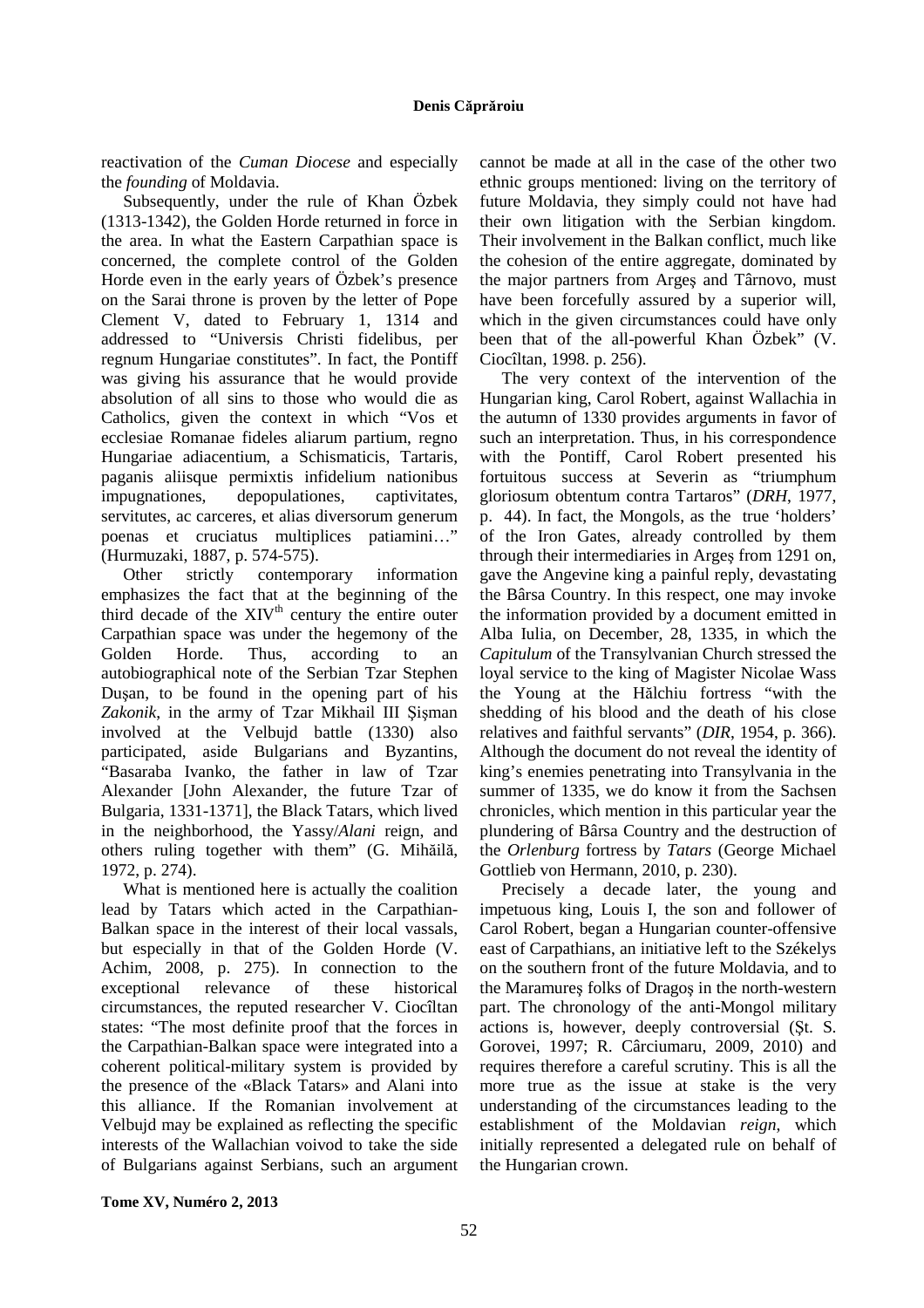## **Notes on the Hungarian expansion East of Carpathians in the mid XIVth century**

From our perspective, the definite transfer of Dragoş east of Carpathians has not been occasioned by the successful military campaign led by Andrei Lackfy in 1345, as previously thought (Şt. S. Gorovei, 1997, p. 89-93). On one hand, the chronicle attribute to monk Ioan, rich in chronological details, mentions the date of the military expedition (2-5 February 1345) and the *exclusive* participation of Székelys, together with "a few Hungarians"/*Siculi cum paucis Hungaris* (*Chronicon Dubnicense*, 1884, p. 151-152). On the other hand, the expedition targeted the territories ruled by Atlamuş, that is, the extreme south of future Moldavia, the crossing of Carpathians taking place most likely through the Oituz pass. In fact, according to the old Hungarian chronicles, the repeated attacks of Székelys forced the Mongols to retreat *ad parte maritimes* (*Chronicon Dubnicense*, 1884, p. 168). It is worth stressing in this context the importance this area gained for the Golden Horde, as Atlamuş, the head of Tatars from the Danube mouths, was the father in law of Khan Geanibek himself (1342-1357). His memory has been preserved in the folk tradition, with Atlamuş becoming the main character of a well-known Romanian ballad mentioning "Alimoş, haiduk from the *Low Country*" (V. Ciocîltan, 1987, p. 351).

Whatever the case, the success of Székelys' incursions has been purely fortuitous and failed in changing the status of the respective territories or in pushing the Tatars out of them. Only in the next year, when the plague epidemics that would bring the death of no less than 30,000 Mongols started, could king Louis have some peace at his borders, a situation which allowed him to leave for Italy in 1347: "[…] Omnibus itaque posthabitis, diligenti cura disposicionis, cepit domnius rex Lodouicus de suo recessu de Hungaria, et de progressu ad Italiam cogitare. Et quod regnum Hungarie taliter post se relinqueret, quatenus in eius absencia queuis hostilitas ipsum regnum inuadere non auderet; maius enim hostilitatis et aduersitatis periculum ipsi regni Hungarie a tartaris et saracenis imminebat. Sed dominus deus eciam cum attemtacione fecit prouentum, quia taliter eos flagellauit, ut ipsorum terrorem timere et formidare non oporteret. Nam anno domini millesimo trecentesimo quadragesimo sexto dominus deus misit pestilenciam in eos, que tantum in eos deseuyt, quod infra paucos menses, ut dicitur, trecentena milia tartarorum prostrauit et consumpsit. Sic igitur domino deo prouidente rex Lodouicus in confinibus regni sui habens pacem cum hostibus, securitatem cum amicis et cognatis…" (*Chronicon Dubnicense*, 1884, p. 148).

Thus, the anti-Mongol expedition in 1345 has been undertaken exclusively by Székelys, without the king's or Maramureş folk's participation, and it was not followed by any other major expedition or penetration into Northern Moldavia. Not only was that expedition an isolated event, but the peace at the borders has actually been brought by the "divine intervention", which thinned the number of Mongols.

In fact, in the years 1346-1347, as a consequence of some very favorable circumstances − the Mongols' involvement in the war against Genoa, the concentration of their forces at the Caffa siege and the plague epidemics which spread on that occasion (V. Ciocîltan, 1998: 194-202) −, the territories which escape, temporarily, the Mongol control are those from the Southern extremity of the Carpathian bending. This is proven by Pope's correspondence from 1347, which maked public the decision the Pontiff made to reactivate the *Cuman Diocese*, now transformed into *episcopatus Milcovensis*: "[…] Nuper, siquidem, ad audientiam nostram carissimorum in Christo filiorum nostrorum Ludovici, regis, ac Elizabeth, regine Ungarie, illustrium, relatio fidedigna perduxid quod episcopatul Milchouensis, in regno Ungarie, in finibus videlicet Tartarorum, ex institutione ordinatus antiqua, a tempore, quo dicti Tartari potenter dictum regnum seu partes Ungaras, proh dolor, intraverunt, fuit per eos ferales et sevus omnino destructus et ecclesia ipsius episcopatus funditus extirpata…" (*DRH*, 1977, p. 63-65).

This "accomplishment" of the Hungarian crown, emphatically acclaimed, was nevertheless destined to remain a purely chancellery business. In spite of its repeated presence in documentary sources, the Milcovia Diocese failed in entering in the *de facto* possession of its goods (V. Spinei, 1992, p. 316- 318; 2007).

Both Pope Clement VI's letter of July 15, 1352 (*VMHH*, 1859: 815-816) and Pope Innocent VI's "collective" letter of November 10, 1354 (*VMHH*, 1860, p. 10-11) represent important sources of information regarding Louis I's anti-Mongol initiatives. A comprehensive view of the letters as well as other historical data show that there were no fulminant military campaigns capable of extending the Angevin rule east of the Carpathians during this time-span either.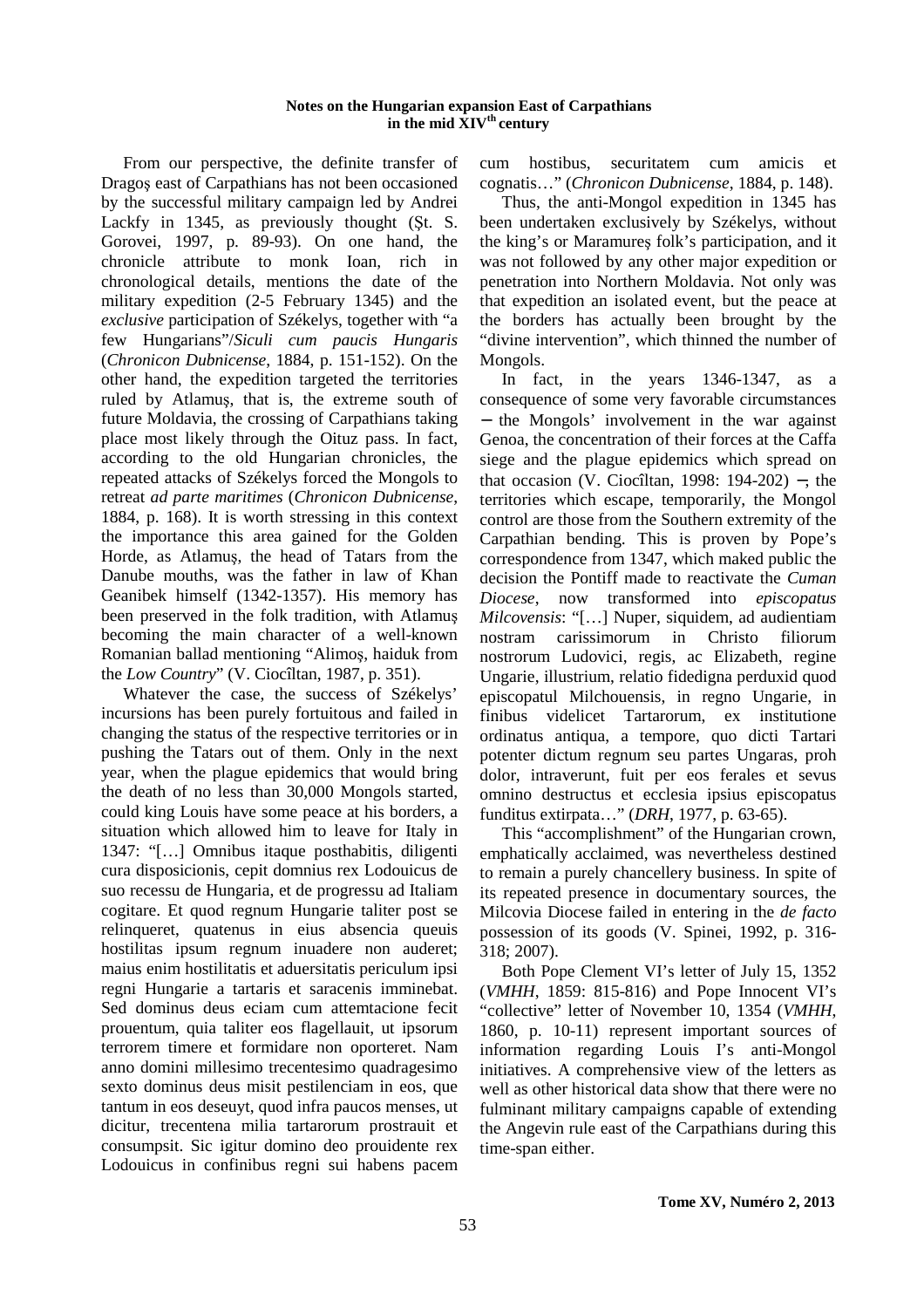## **Denis Căprăroiu**

The first document shows that, following Louis I's news of the "faithless Tartars" raids, Clement VI accepted his request of using the Hungarian church income in supporting the fight against infidels. Thus, it represented the first clue to Louis I's decision of ending, once and for all, the Mongolian issue at his eastern border: "[…] Sane nuper per dilectum filium Paulum Electum Gurcensem, nuntium tuum ad hoc a te specialiter destinatum, proposito in Consistorio coram nobis, quod perfidi Tartari et infideles alii Regno tuo et terris tibi subiectis confines et contigui Regnum et terras ipsas, necnon habitatores et incolas eorundem invaserunt et invadere moliuntur, pro quorum repulsione magna expansarum profluvia tibi ad hoc necessaria subiisti, et dubitas subire verisimiliter in futurum, pro parte tua per eundem Paulum Electum nobis extitit humiliter suplicatum, ut omnium proventuum ecclesiasticorum Regni et terrarum predictorum ad certum tempus tibi concedere de benignitate apostolica dignarenum…" (*VMHH*, 1859, p. 815).

A year later, March 28, 1353, Louis I pursued the same purpose when restating the old privileges of the Brașov merchants, conditioned as follows: " [...] si nostram maiestatem ad partes orientales personalitem exercitum ducere contingat, tunc quilibet eorum iuxta suam facultatem equester vel pedester, propria eorum in pecunia nobiscum proficissci teneantur. Si vero ad partes occidentales personaliter exercitum duxerimus, tunc quinquaginta viros agiles, bene armatos et lanceatos in ipsum exercitum nostrum ex parte communitatis eorum debebunt et tenebuntur destinare." (*DRH*, 1977a, p. 193).

The quote clearly reveals not only how important the difficult anti-Tartar campaign was, requiring, unlike the western expeditions, all the combat potential of the Braşov merchants, but also the fact that the same campaign had not taken place.

Another year later, those protractions were confirmed once more: in the November 10 1354 document, the Pope demands the preaching in Poland, Hungary and Bohemia of the crusade against the Tartars, the Lithuanians, and other infidels who "kept raiding" (*VMHH*, 1860, p. 10) *for the past three years*. The document raises questions about the information in Matteo Villani's chronicle (*RIS*, 1729, col. 237) on Louis of Anjou's 1354 campaign "in Tartar land". It is not by chance that the famous Hungarian Middle Age historian István Vásáry challenged these assumptions (2006, p. 17-30).

Thus, the Mongols' activity of all that time brought the papacy to the position of asking the Christian armies for a vast military opposition which had not taken place, due to the Polish "defection". The latter refers to the 1354/1355 *mutual* involvement agreement between Cazimir III and Geanibek. Cazimir III dreaded the increasing strength and aggressiveness of the Teutonic Order in the Baltic areas, thus needing strong political relations with both the Lithuanians and the Tartars. He even accepted tribute payments for his possessions in south-western Russia, same as the Halych knyaz did in the past (V. Spinei, 1992: 323). On the other hand, Geanibek needed an ally in the northern areas, in order to pursue his main interest, the conquest of Tabriz, which he accomplished the following year, thus proving the agreement's utility (V. Ciocîltan, 1998, p. 201).

Louis I must have profoundly disliked their agreement, given his involvement of great risks and expenses in his uncle's conflicts with the Lithuanians and the Tartars (1351/1352), not to mention the acknowledgement of Poland's rights over the Halych Russia during the whole rule of Cazimir (V. Spinei, 1992: 322). Besides, Innocent VI himself would write to Cazimir III to tempestuously condemn his decision of paying tribute to the Tartar khan for a petty political advantage (J. Meyendorff, 198, p. 64).

Due to favorable circumstances, the 1356-1357 Angevin interventions east of the Carpathians accomplished their purpose, although not necessarily through vast military confrontation. Consequently, sometime during the summer of 1357, the Pope congratulated Louis I for "narrowing" the Mongolian troops nearby the Hungarian kingdom: "[…] Idolatras Tartaros ab ipsius Regni tui finibus in mano forti et excelso brachio coangustaus…" (*VMHH*, 1860, p. 33).

The Hungarian initiative and success benefited from a conjectural restriction of the Mongolian power, due to the mobilization of all Golden Horde combat potential in the Transcaucasian campaign, only because the conquest of Tabriz, one of the main political objectives of the Golden Horde khans, turned into what seemed to be an actual obsession for Geanibek (V. Ciocîltan, 1998, p. 201- 203).

The Mongolian withdrawal made the areas far from Bugeac such as north-western Moldavia and

**Tome XV, Numéro 2, 2013**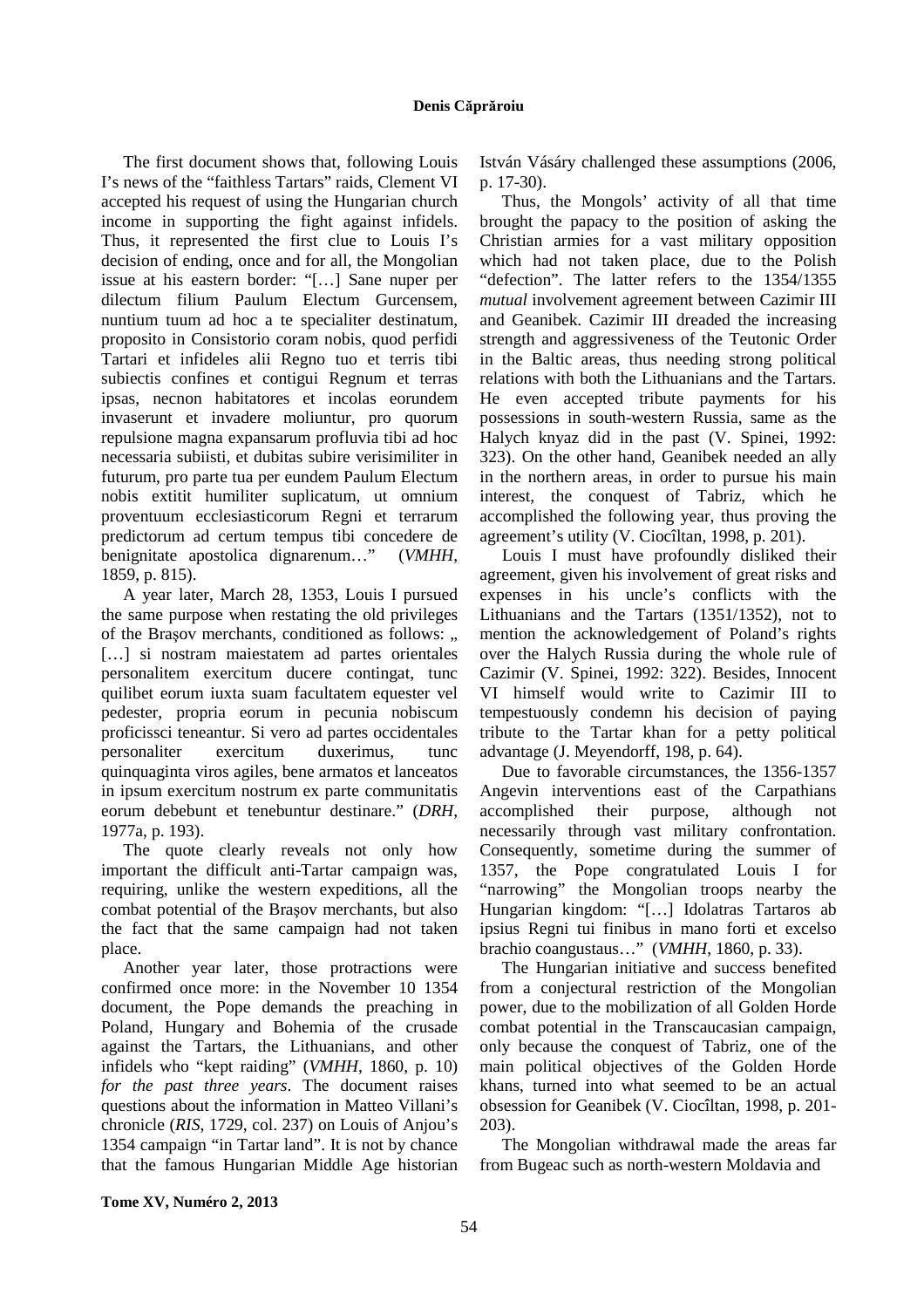#### **Notes on the Hungarian expansion East of Carpathians in the mid XIVth century**

north-eastern Wallachia vulnerable, allowing the Angevin king to control them to all intents and purposes, especially the area between the Carpathians and the Dobrudja Danube; the latter was mentioned as a direct consequence of the successful endeavor in the 1358 document stating the privileges of Braşov merchants: ″[…] Noveritis quod nos vobis et vestre universitati de gratia concessimus speciali, ut vos cum vestris mercimoniis et quibuslibet rebus inter Bozam et Prahow, a loco videlicet ubi fluvius Iloncha vocatus in Danobium usque locum ubi fluvius Zereth nominatus similiter in ipsium Danobium cadunt, transire possitis libere et secure, nec vos aliquis in ipso vestro transitu indebite valeat impedire…″ (*DRH*, 1977, p. 72).

Given the aforementioned circumstances, the relocation of the Maramureş nobleman Dragoş east of the Carpathians makes much more sense, as he was the Hungarian king's delegate for ruling the Moldavian territory. The exact date (1358) of this "transfer", as recorded by Giacomo di Pietro Luccari (1605, p. 105) in the first decade of the XVIIth century, is fully justified, as we intent to argue in a future, more elaborate study regarding the compelling historiographical matter that is the founding of the Moldavian state.

## **REFERENCES**

Achim V., 2008, *Politica sud-estică a Regatului ungar sub ultimii arpadieni*, Editura Enciclopedică, Bucureşti.

Căprăroiu D., 2008, *Asupra începuturilor oraşului Câmpulung*, Historia Urbana, t. XVI, nr. 1-2, p. 37-64.

Cârciumaru R., 2009, *Concernant l'expédition hongroise au sud de la Moldavie (1345)*, Annales d'Université "Valahia" Târgoviste. Section d'Archéologie et d'Histoire, Tome XI, Numéro 1, p. 79-86.

Cârciumaru R., 2010, *Ungaria şi Polonia la mijlocul secolului al XIV-lea. Coordonatele politicii răsăritene cu referiri asupra spaţiului românesc*, Analele Universităţii din Craiova, Seria Istorie, anul XV, nr. 1 (17), p. 71-78.

Ciocîltan V., 1987, *″Către părţile tătăreşti″ din titlul voievodal al lui Mircea cel Bătrân*, Anuarul Institutului de Istorie şi Arheologie ″A. D. Xenopol″ din Iaşi, XXIV, nr. 2, p. 349-355.

Ciocîltan V., 1998, *Mongolii şi Marea Neagră în secolele XIII-XIV. Contribuţia cinghizhanizilor*  *la transformarea bazinului pontic în placa turnantă a comerţului euro-asiatic*, Editura Enciclopedică, Bucureşti.

*Chronicon Dubnicense*, 1884, ed. M. Florianus, *Historiae Hungaricae fontes domestici*, vol. III, Lipsiae.

*DIR*, 1952, *Documente privind istoria României*, C. Transilvania, veacul XIII, vol. II (1251-1300), Editura Academiei R.S.R., Bucureşti.

*DIR*, 1953, *Documente privind istoria României*, C. Transilvania, veacul XIV, vol. I (1301-1320), Editura Academiei R.S.R., Bucureşti.

*DIR*, 1954, *Documente privind istoria României*, C. Transilvania, veacul XIV, vol. III (1331-1340), Editura Academiei R.S.R., Bucureşti.

*DRH*, 1977, *Documenta Romaniae Historica*, D. Relatii între Tările Române, vol. I (1222-1456), Editura Academiei R.S.R., Bucureşti.

*DRH*, 1977a, *Documenta Romaniae Historica*, C. Transilvania, vol. X (1351-1355), Editura Academiei R.S.R., Bucureşti.

George Michael Gottlieb von Hermann, 2010, *Das alte Kronstadt. Ein siebenbürgische Stadtund Landesgeschichte bis 1800*, Köln-Weimar-Wien.

Gorovei Şt. S., 1997, *Întemeierea Moldovei. Probleme controversate*, Editura Universităţii "Alexandru Ioan Cuza", Iaşi.

Hurmuzaki, 1887, *Documente privitoare la istoria românilor culese de Eudoxiu de Hurmuzaki*, vol. I, partea 1 (1199-1345), editate de N. Densuşianu, Bucureşti.

Giacomo di Pietro Luccari, 1605, *Copioso*   $$ 

Meyendorff J., 1981, *Byzantium and the rise of Russia: a study of Byzantino-Russian relations in the fourteenth century*, Cambridge University Press.

Mihăilă G., 1972, *Contribuţii la istoria culturii şi literaturii române vechi*, Editura Minerva, București.

Oberländer-Târnoveanu E., 2003, *Începuturile prezenţei tătarilor în zona Gurilor Dunării în lumina documentelor numismatice*, vol. *Tătarii în istorie şi în lume*, Editura Kriterion, Bucureşti, p. 67-102.

Papacostea Ş., 1993, *Românii în secolul al XIII-lea. Între cruciată şi Imperiul mongol*, Editura Enciclopedică, Bucureşti.

*RIS*, 1729, *Rerum Italicarum Scriptores*, XIV, Milano.